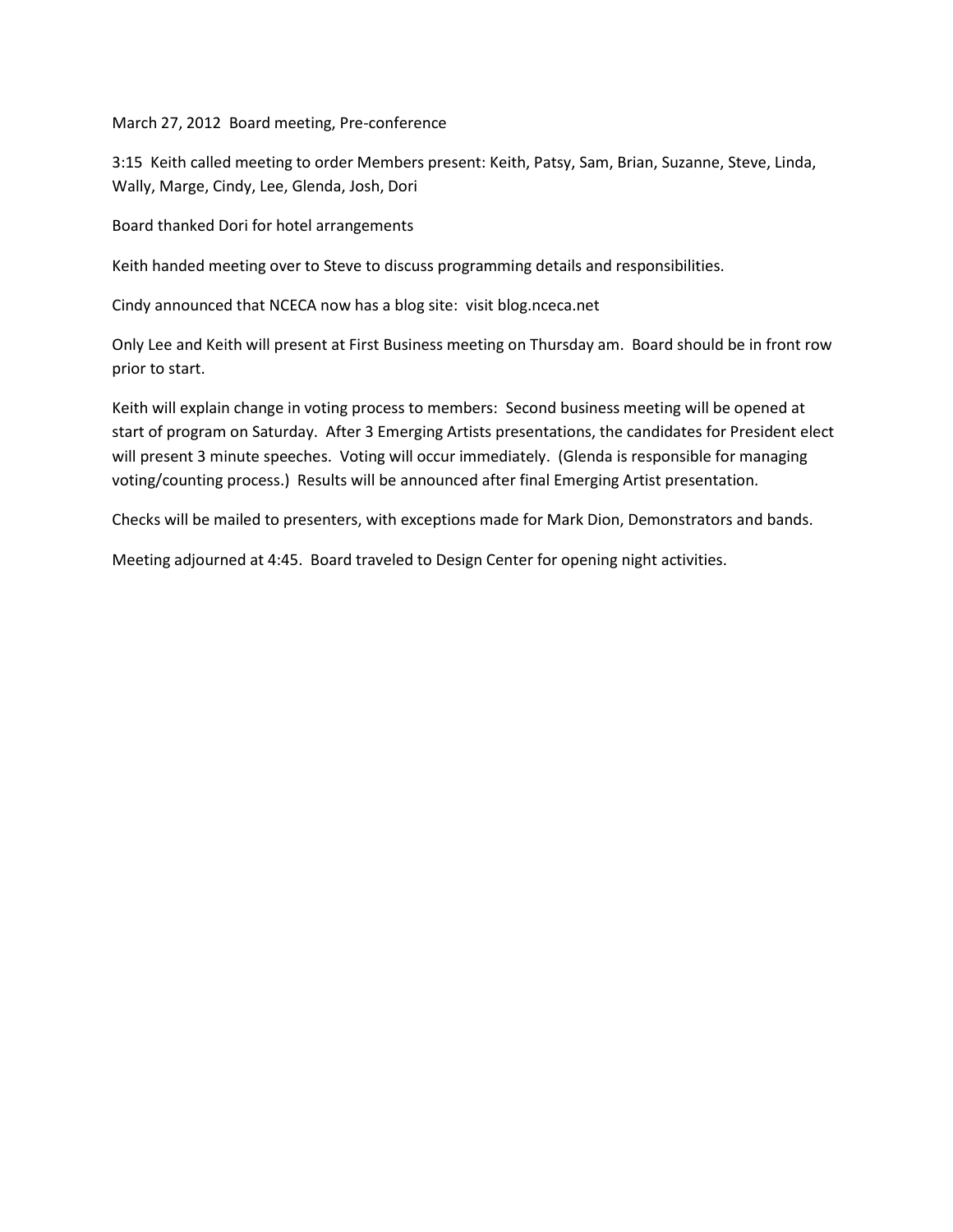Post- conference Board Meetings March 31, 2012

Open Board Meeting

Called to order by Patsy Cox at 2:00 pm

Members were invited to address the Board with comments or concerns.

Shoiji Satake of the University of West Virginia thanked NCECA for support of Shared Journeys programming and Spirit of the Dragon exhibition. He encouraged NCECA to think beyond our 50<sup>th</sup> anniversary and employ digital formats, cell phone technology to publicize and share programming content. He recommended Dr. John Landrus, a digital technician in education with Apple industries, especially smart phone applications and tablets.

Vincent Suez suggested that presenters be instructed about how to use the microphone so that all can hear.

Roxanne Honeycutt suggested that Steve Louks, who led a Topical Discussion for c/6 glazing be asked to present a program on the topic. It was too popular to accommodate all for the Topical Discussion format.

Leah Schlieff Frieze and Bob Federer provided information about K-12 programming and thanked Steve Hilton for including the K-12 forum. They announced several new developments in K-12 interest area, including plans to permanently fund and run the K-12 program, scholarships, initiatives to connect ceramics to other academic subjects, data, and research as a way to validate inclusion of clay in curriculum, as well as website dissemination of this information.

Aurore Chabot expressed thanks for great conference, exhibitions, and panels. She is interested in archival activity with NCECA Journals.

Guests were thanked for their participation.

Closed Board Meeting began at 2:20 p.m.

Registration numbers were given for Seattle Conference:

4123 preregistered

723 on-site registrations

4850 total registration

\$23351 from cup sale, 979 cups donated

Conference budget was based on 4400 registrations.